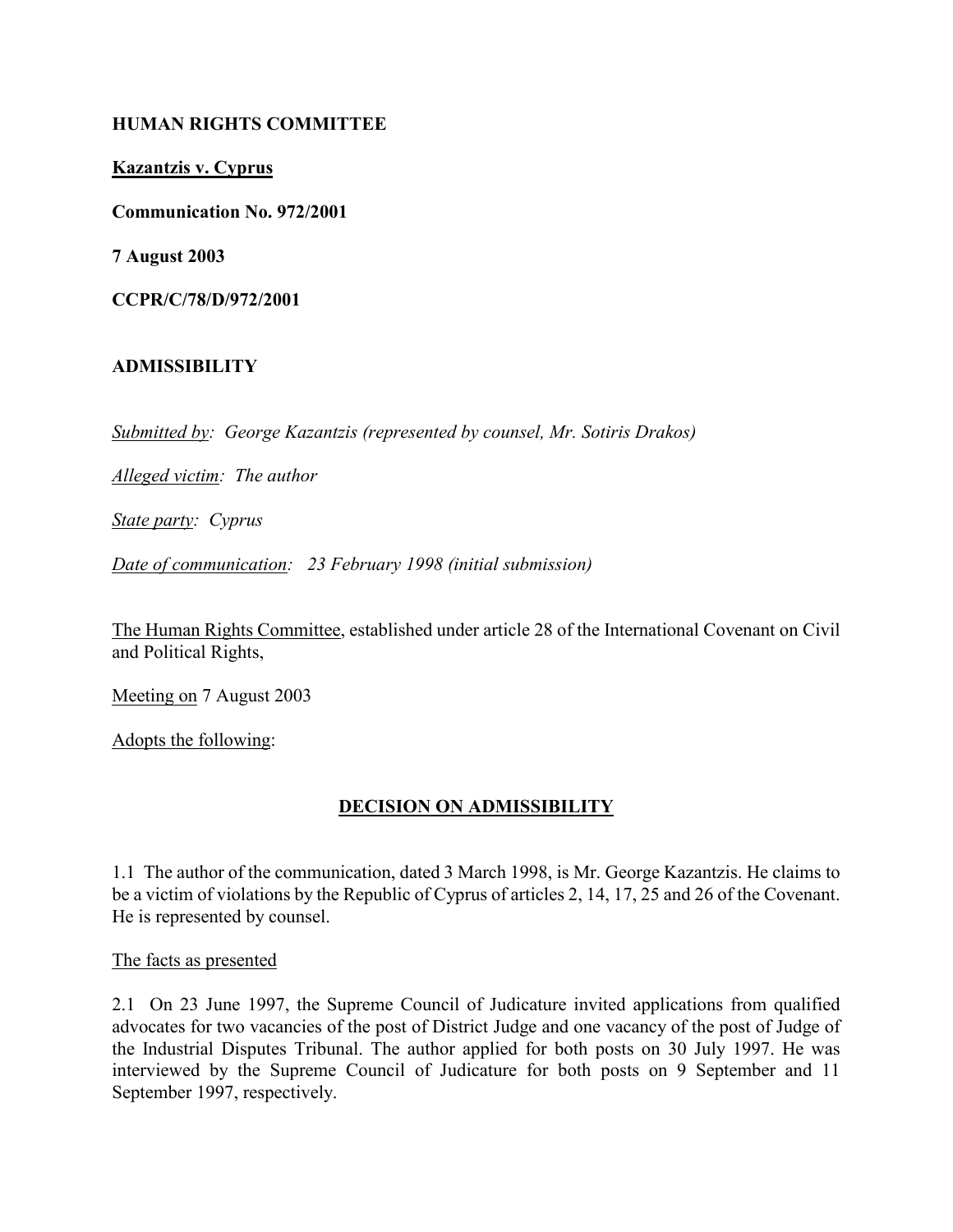2.2 On 18 September 1997, the Supreme Council of Judicature decided that a candidate other than the author was most suitable for the post of Judge of the Industrial Disputes Tribunal. The Council also ascertained that there were four additional vacancies for the post of District Judge, in addition to the two vacancies in relation to which applications had already been invited. It decided not to fill two vacancies at the time, but rather to invite also applications for the four additional vacancies. It was decided that, concerning the four additional vacancies, candidates who had already submitted applications for the two vacant posts would be considered for all six vacancies. On 15 and 18 October 1997, all candidates, including the author, were interviewed.

2.3 On 21 October 1997, the Council evaluated the candidates, taking into account the reports on the abilities of each, by the President of the District Court in which the candidate was practicing as a lawyer, and decided to appoint the six candidates considered the most suitable for the post of District Judge. The author was not among those selected for appointment. Notice of the appointments decided by the Council was published in the Official Gazette of the Republic on 14 November 1997. The author was not personally notified of his non-appointment, nor the reasons therefor.

2.4 The author did not contest this issue before the local courts, as previous jurisprudence of the Supreme Court had held that no Cypriot court had jurisdiction over the decisions of the Supreme Council of Judicature. In Kourris v Supreme Council of Judicature, (1) the Supreme Court held, by a majority of three judges to two, that "it follows that the Court has no jurisdiction to entertain a recourse against any act, decision or omission of the said Council (of Judicature) because the functions of such Council are very closely connected with the exercise of judicial power." (emphasis original)

# The complaint

3.1 The author claims that his non-appointment to a post of District Judge and the appointment of a person less qualified violated his right to "access, on general terms of equality, to public service",invoking article 25 of the Covenant, and, additionally, articles 17 and 26. The author alleged that he was properly qualified for the post of District Judge. He claims to have been afforded a two-minute interview, that the appointment of another applicant was based on grounds other than the actual interview. (2)

3.2 The author further contends that he has been deprived of his right of access to court and to a fair trial in respect of his non-appointment, in violation of articles 2 and 14 of the Covenant.

# The State party's submission on the admissibility and the merits of the communication

4.1 By submission of 2 July 2002, the State party argues that the communication is (i) inadmissible for failure to exhaust domestic remedies, (ii) inadmissible with regard to articles 17, 25(c) and 26, for failure to sufficiently substantiate the claims, and (iii) inadmissible ratione materiae with respect to article 14. It also submits on the merits that there is no violation of any of the articles of the Covenant invoked.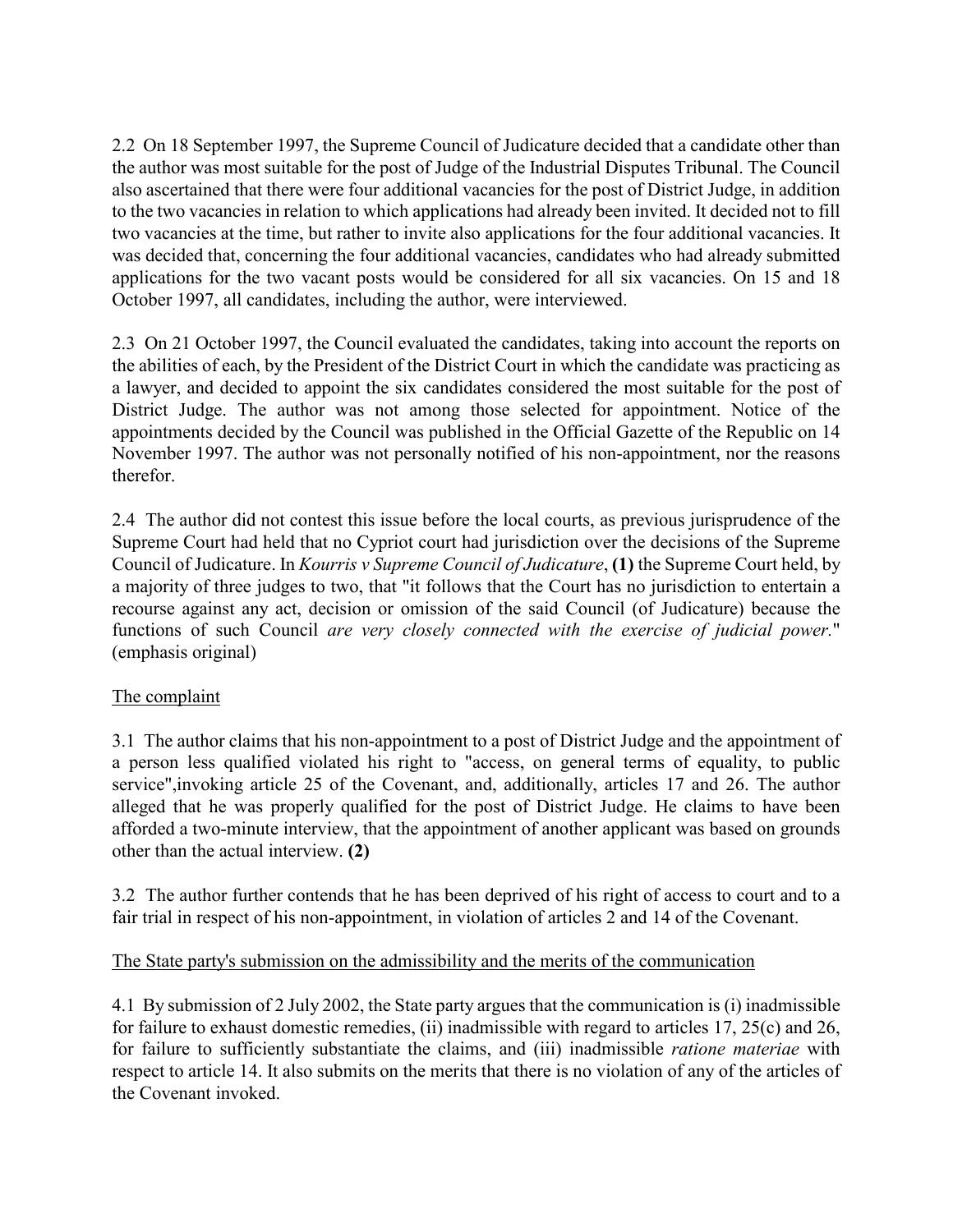4.2 As to the issue of exhaustion of domestic remedies, the State party points out that by virtue of article 157 of the Constitution, "the appointment, promotion, transfer, termination of appointment, dismissal and disciplinary matters of judicial officers, are exclusively within the competence of the Supreme Council of Judicature". Since 1964, the Supreme Council of Judicature is constituted by all judges of the Supreme Court. Under article 146 of the Constitution, the Supreme Court may consider a challenge by an adversely-affected individual to the legality of "decisions, acts, or omissions, of organs, authorities, or persons exercising executive or administrative authority", if brought within 75 days of the date of publication of the decision. The Court may, inter alia, declare that the impugned decision is wholly or partly null and void.

4.3 The State party observes that in the *Kourris* case relied on by the author, a judicial officer holding the post of District Judge sought a declaration under article 146 of the Constitution that a decision of the Supreme Council of Judicature to promote other Judges instead of the applicant to the post of Acting President of the District Courts was null and void. The Court relied on the fact that the remedy afforded by article 146 related to matters within the province of the administration and not within the province of the judiciary, and was not therefore available in respect of the matters complained of by the applicant, as these were the province of the judiciary and emanated from an organ, the Supreme Court of Judicature, which was an organ within the judicial, rather than administrative, structure of the State. The Court held that, although the function of the Supreme Council of Judicature could not be described as "judicial" in the strict sense because it did not involve litigation, in view of the essential nature of its function which was so closely connected with the exercise of the judicial power, no recourse was available under article 146 against any decision of the Council in the exercise of its article 157 powers.

4.4 In the light of this judgment and of a further 2001 Supreme Court decision in the case of Karatsis v Supreme Council of Judicature, the State party contends that the issue of the Supreme Court's jurisdiction to adjudicate future applications made to it for annulment of decisions of the Supreme Council of Judicature has not been determined in perpetuity. The State party contends that both the above judgments were issued at first instance and were not tested on appeal, and that the judgment in Kourriswas a majority decision. It thus argues that had the author actually filed such an application, he would have had the opportunity to reargue and re-examine the matter of jurisdiction by the Court. In the State party's view, a judgment can only be said to have the effect of depriving a particular individual from having access to Court concerning a specific grievance if it has been issued in his own case.

4.5 The State party argues that further remedies are available to the author. The Kourris court itself pointed out that "even though an aggrieved judicial officer in the position of the present applicant does not possess a right of recourse under article 146.1, there exists in a proper case, the possibility of having his complaint examined by the Supreme Council of Judicature, because the Council, like any other collective organ, has the right to review, if necessary, its own decisions." The author has made no such application.

4.6 The State party also argues, with reference to Supreme Court jurisprudence, that the author could have instituted a civil action before the District Courts arguing a violation of Part II of the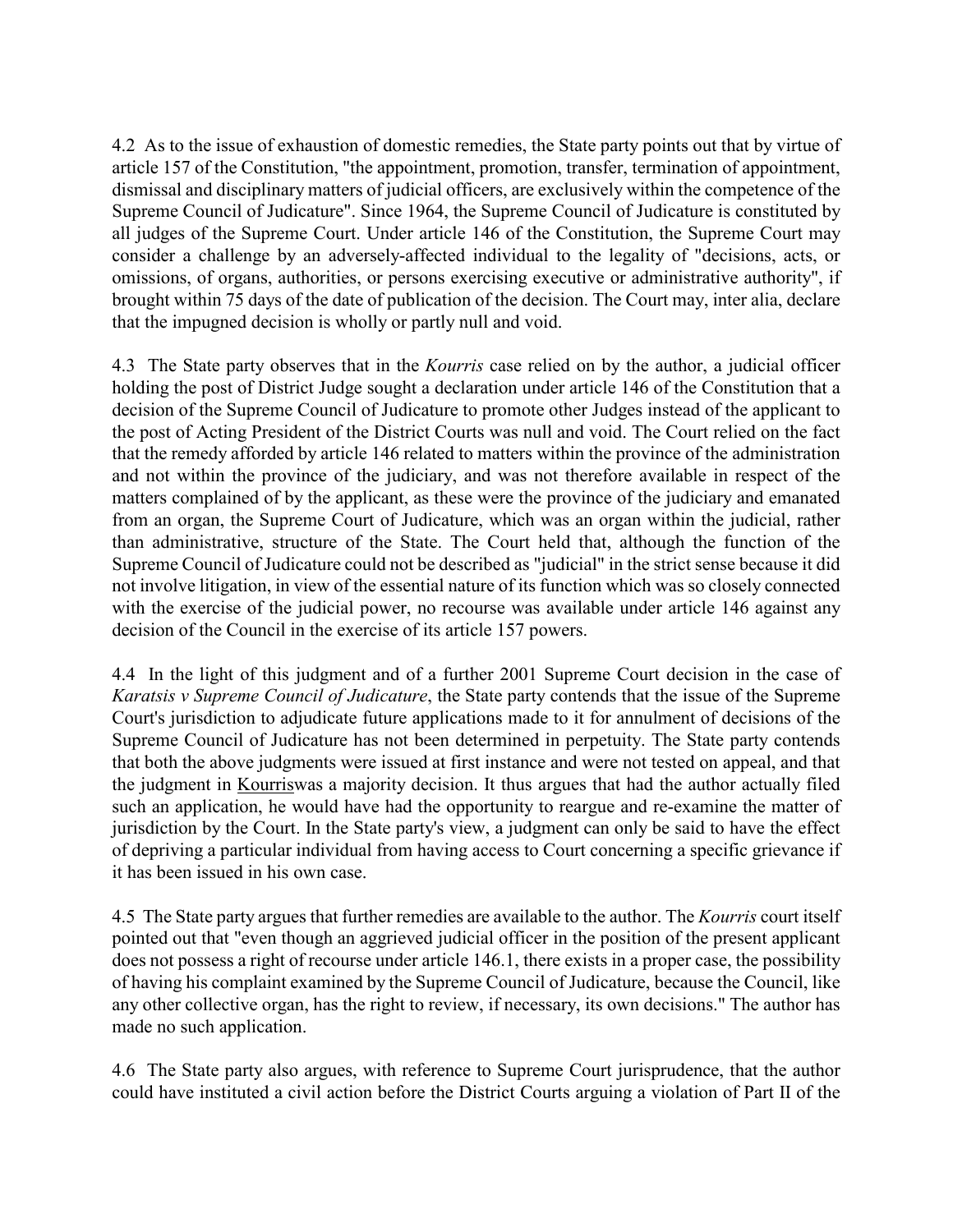Constitution. Article 15 protects the right to privacy and family life, article 30 the right of access to court and article 28 equality before the law and non-discrimination. The author's claims with respect to articles 17, 14 and 26 respectively are thus guaranteed and protected through effective remedies available under domestic law.

4.7 The State party argues that these remedies are available to the author and are effective. Mere doubts as to their utility cannot absolve an author from exhausting available domestic remedies. Thus, the communication is inadmissible for failure to exhaust domestic remedies under article 5, paragraph 2 (b), of the Covenant.

4.8 The State party argues that the author's claims relating articles 17, 25(c) and 26 of the Covenant have not been substantiated in any way and are accordingly inadmissible under article 2 of the Optional Protocol. The State party refers to the Committee's jurisprudence that article 25(c) does not entitle every citizen to obtain guaranteed employment in the public service, but rather to access public service on general terms of equality. (3) There is no evidence before the Committee sustaining any violation of this right of equal access. As to article 26, the State party points out that not all differences in treatment are discriminatory; rather, differentiations based on reasonable and objective criteria do not amount to prohibited discrimination within the meaning of this article.

4.9 Finally, the State party argues that the author's claim under article 14, paragraph 1, is inadmissible ratione materiaewith the Covenant, as the author's dispute with the State does not concern a matter, whose determination in a suit at law falls within the scope of article 14, paragraph 1, of the Covenant. In view of the close similarity with article 6, paragraph 1, of the European Convention on Human Rights, the State party points to the jurisprudence of the European organs that article 6, paragraph 1, of the European Convention does not extend to confer right of access to court concerning disputes as to appointment to certain branches of the public service, including the judiciary. In 1983, the European Commission of Human Rights held that disputes over appointment, promotion, dismissal concerning the judiciary are matters outside the scope of article 6, paragraph 1, of the Convention. (4) In 1999, the European Court of Human Rights, considering that there was some uncertainty as to the scope of article 6, paragraph 1, of the European Convention on Human Rights concerning disputes as to appointment, promotion and dismissal from the public service, held that the criterion to be adopted by the Court should be a functional one, based on the nature of the duties and responsibilities involved in the relevant post. (5) The Court considered that, in each case, it must be ascertained whether the "post entails in the light of the nature and the duties and responsibilities appertaining to it, direct or indirect participation in the exercise of powers conferred by public law and duties designed to safeguard the general interests of the State or of other public authorities". The judiciary falls squarely within this category, and challenges such as the author's are thus beyond the scope of article 6, paragraph 1.

4.10 As to the merits, the State party argues that the above observations disclose that there is no violation of any of the Covenant rights invoked.

# The author's comments on the State party's submissions

5.1 By letter of 27 March 2003, the author rejects the State party's submissions. As to an action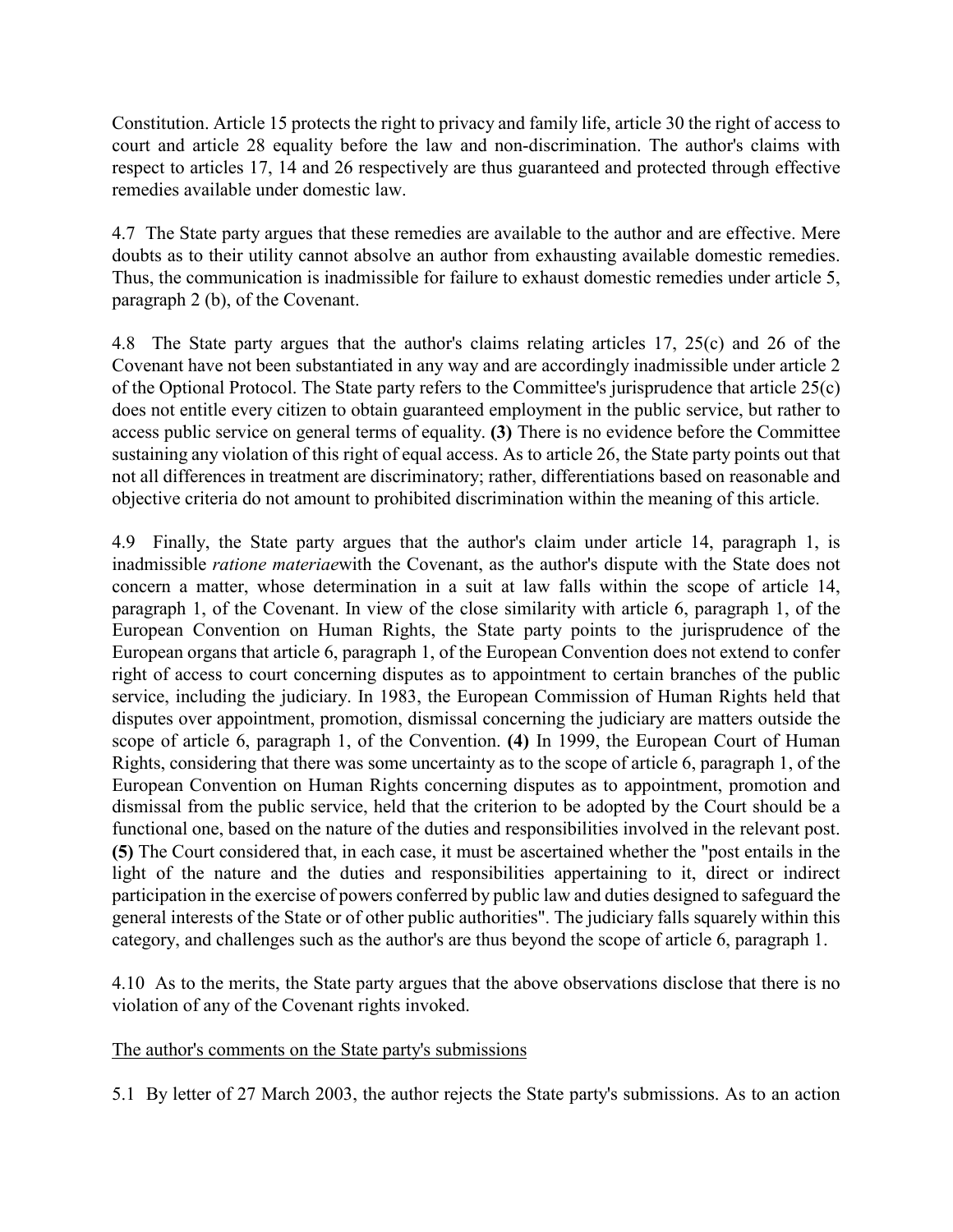under article 146 of the Constitution, it would be unrealistic and violate the principle of judicial independence for the Supreme Court to challenge a decision which all its members, sitting together as the Supreme Council of Judicature, had reached. Such a remedy would therefore be ineffective and need not be exhausted. Moreover, the Kourris decision undersigned by five judges of the Supreme Court established a precedent binding all courts, including the District Courts as well as the first instance jurisdiction of the Supreme Court under article 146, and thus the outcome of any such petition made by the applicant to the Supreme Court would be a foregone conclusion. The author argues that, contrary to the State party's submission, Kourris was an appellate decision, and that he would have had to wait until his case reached an equivalent appellate level before a different decision from that reached in Kourris even became theoretically possible.

5.2 On the merits, the alleges that his application to the Supreme Council on Judicature was not considered on an equal basis with other applicants and that the main basis for appointments in Cyprus is what he calls nepotism. There are no adequate rules governing these issues, much less criteria or regulations or standards established by the Supreme Council of Judicature covering the appointment or promotion of Judges, who are appointed solely on time of tenure of practice irrespective of qualifications or suitability. The author did not receive any communication from the Supreme Council of Judicature on the reasons for his non-appointment. Under such circumstances, he considers himself deprived of the right or the opportunity to have access on general terms of equality to public service in his country.

5.3 The author argues that the State party has failed to guarantee his right to be equal before the law and/or to have an equal and effective protection against discrimination, especially on the basis of social origin. He thus considers his claims to be substantiated.

5.4 Finally, the author points out that the rights guaranteed by article 25 (c) and 26 of the Covenant are not guaranteed by the European Convention of Human Rights, and thus the decisions of the European organs offer no guidance on these points. In the author's view, once there is a right guaranteed by the Covenant and that there is no avenue of domestic recourse, the claim must be admitted.

# Issues and proceedings before the Committee

# Consideration of admissibility

6.1 Before considering any claims contained in a communication, the Human Rights Committee must, in accordance with rule 87 of its rules of procedure, decide whether or not the communication is admissible under the Optional Protocol to the Covenant.

6.2 The Committee has ascertained that the same matter is not being examined under another procedure of international investigation or settlement for the purposes of article 5, paragraph 2(a), of the Optional Protocol.

6.3 As to the issue of exhaustion of domestic remedies, the Committee observes that the Kourris judgment of the Supreme Court was a binding precedent to the effect the Supreme Council of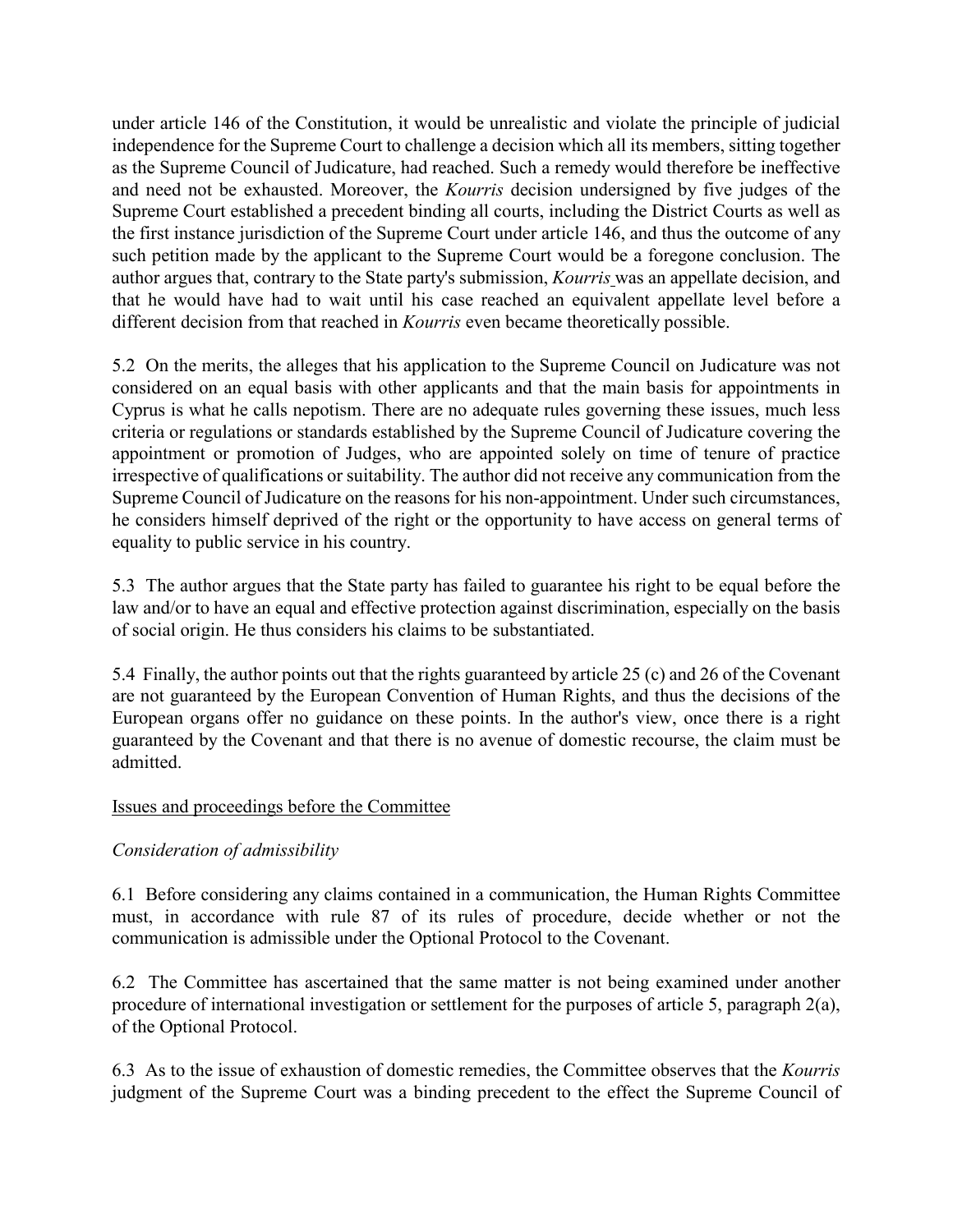Judicature's exercise of powers under article 157 of the Constitution are not susceptible to challenge before judicial fora. In the Committee's view, the State party has not shown that there is any likelihood that the Supreme Court would come to any other decision if the question were again to arise before it, and thus the remedy invoked by the State party must be regarded, on the basis of settled jurisprudence, as not being effective. Likewise, a District Court would be similarly bound by the Supreme Court's precedent. As to the possibility of review by the Supreme Council of Judicature its own decision, the Committee recalls that it does not generally require, without more, an author to re-petition a body that has already pronounced itself in his or her case. The State party having advanced no reasons as to why the author may reasonably expect the Supreme Council of Judicature to come to another conclusionif the author again applied to it, the Committee is not able to conclude that this proposed remedy would be effective, for the purposes of article 5, paragraph 2(b), of the Optional Protocol. As a result, the Committee considers it is not precluded from considering the communication by the requirements of article 5, paragraph 2 (b), of the Optional Protocol.

6.4 As to the author's claims of a violation of articles 17, 25 and 26 of the Covenant, the Committee notes that the author claims that his application had been treated unequally, with a person less qualified than the author being appointed by the Supreme Council of Judicature to the post of District judge. The Committee notes that article 25(c) of the Covenant confers a right of access, on general terms of equality, to public service, and thus, in principle, the claim falls within the scope of this provision in this respect. The Committee observes, however, that the author has provided no details as to the reasons the successful judge was appointed beyond a general allegation of nepotism, as to why his candidacy was superior in relevant respects or to any of the further matters which the Committee would be required to consider before it could resolve such a claim. Accordingly, the Committee considers that the author has failed to substantiate his claims under these articles for purposes of admissibility, and that they are inadmissible under article 2 of the Optional Protocol.

6.5 As to the author's claim under article 14, paragraph 1, the Committee observes that, in contrast to the situation in Casanovas v France (6) and Chira Vargas v Peru (7) concerning removal from public employment, the issue in dispute concerns the denial by a body exercising a non-judicial task of an application for employment in the judiciary. The Committee recalls that the concept of "suit at law" under article 14, paragraph 1, is based on the nature of the right in question rather than the status of one of the parties. (8) It considers that the procedure of appointing judges, albeit subject to the right in article 25(c) to access to public service on general terms of equality as well as the right in article 2, paragraph 3, to an effective remedy, does not additionally come within the purview of a determination of rights and obligations in a suit at law, within the meaning of article 14, paragraph 1, of the Covenant. This part of the communication is therefore inadmissible ratione materiae, under Article 3 of the Optional Protocol.

6.6 The author has invoked article 2 of the Covenant together with articles 17, 25(c) and 26. This raises the question as to whether the fact that the author had no possibility to challenge his non-appointment as a judge amounted to a violation of the right to an effective remedy as provided for by article 2, paragraphs 3 (a) and (b), of the Covenant. Article 2, paragraph 3, requires that in addition to effective protection of Covenant rights States parties must ensure that individuals also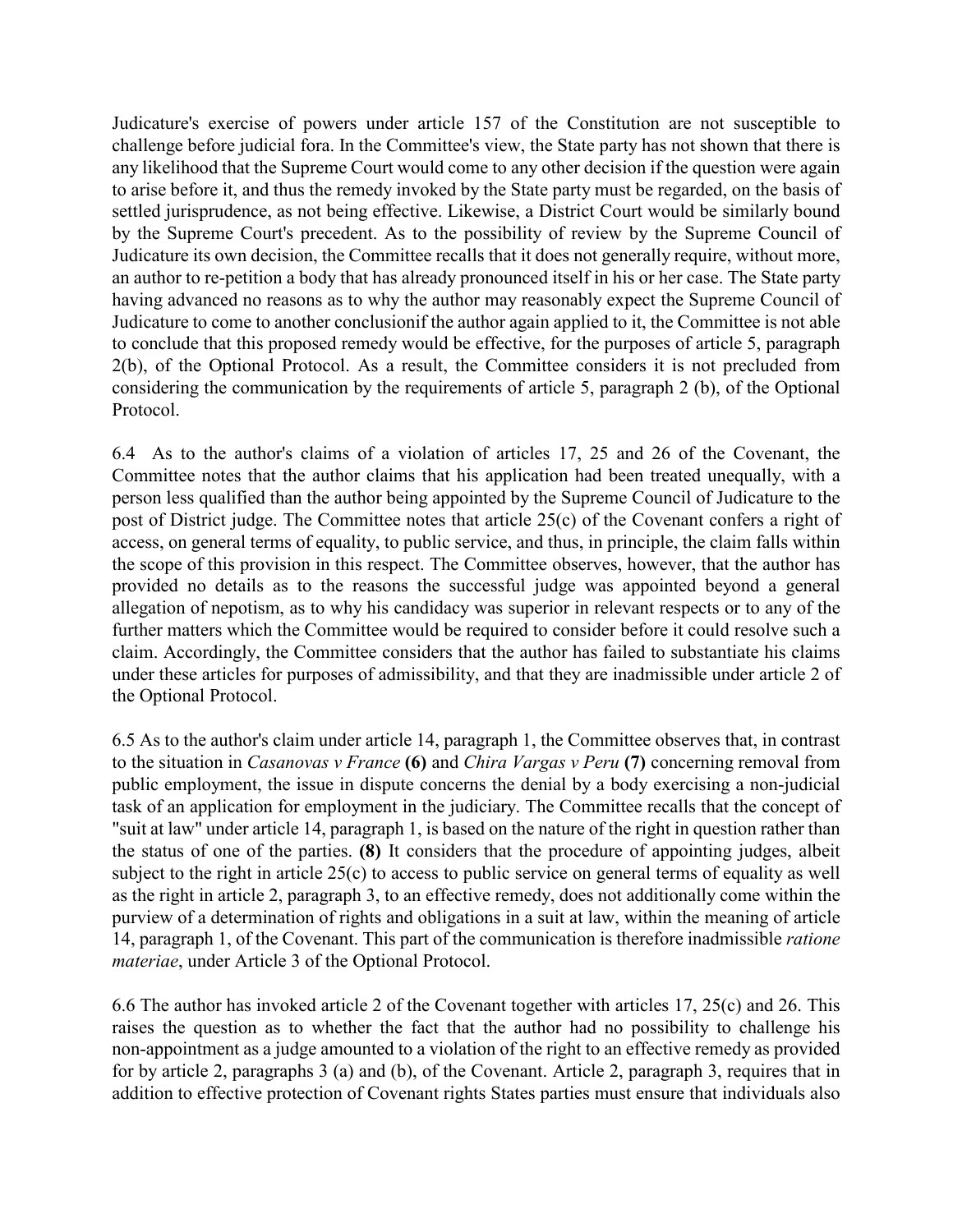have accessible, effective and enforceable remedies to vindicate those rights. The Committee recalls that article 2 can only be invoked by individuals in conjunction with other articles of the Covenant, (9) and observes that article 2, paragraph 3(a), stipulates that each State party undertakes 'to ensure that any person whose rights or freedoms are violated shall have an effective remedy'. A literal reading of this provision seems to require that an actual breach of one of the guarantees of the Covenant be formally established as a necessary prerequisite to obtain remedies such as reparation or rehabilitation. However, article 2, paragraph 3(b), obliges States parties to ensure determination of the right to such remedy by a competent judicial, administrative or legislative authority, a guarantee which would be void if it were not available where a violation had not yet been established. While a State party cannot be reasonably required, on the basis of article 2, paragraph 3(b), to make such procedures available no matter how unmeritorious such claims may be, article 2, paragraph 3, provides protection to alleged victims if their claims are sufficiently well-founded to be arguable under the Covenant. Considering that the author of the present communication has failed to substantiate, for purposes of admissibility, his claims under articles 17, 25 and 26, his allegation of a violation of article 2 of the Covenant is also inadmissible under article 2 of the Optional Protocol.

7. The Committee therefore decides: (a) That the communication is inadmissible under articles 2 and 3 of the Optional Protocol; (b) That this decision shall be communicated to the author and to the State party.

[Adopted in English, French and Spanish, the English text being the original version. Subsequently to be issued also in Arabic, Chinese and Russian as part of the Committee's annual report to the General Assembly.]

\* The following members of the Committee participated in the examination of the present communication: Mr. Abdelfattah Amor, Mr. Prafullachandra Natwarlal Bhagwati, Mr. Alfredo Castillero Hoyos, Mr. Franco Depasquale, Mr. Maurice Glèlè Ahanhanzo, Mr. Walter Kälin, Mr. Ahmed Tawfik Khalil, Mr. Rajsoomer Lallah, Mr. Rafael Rivas Posada, Sir Nigel Rodley, Mr. Martin Scheinin, Mr. Hipólito Solari Yrigoyen, Ms. Ruth Wedgwood and Mr. Roman Wieruszewski.

# **Notes**

1. (1972) 3 CLR 390.

2. Note to the Committee: The author does not specify what the alleged "other" grounds of appointment were or what issues were canvassed in the interview.

3. The State party refers to Kall v Poland Case No 552/1993, Views adopted on 14 July 1997.

4. X v Portugal (1983) 32 DR 258.

5. Pellegrin v France Application 28541/1995; judgment of 8 December 1999.